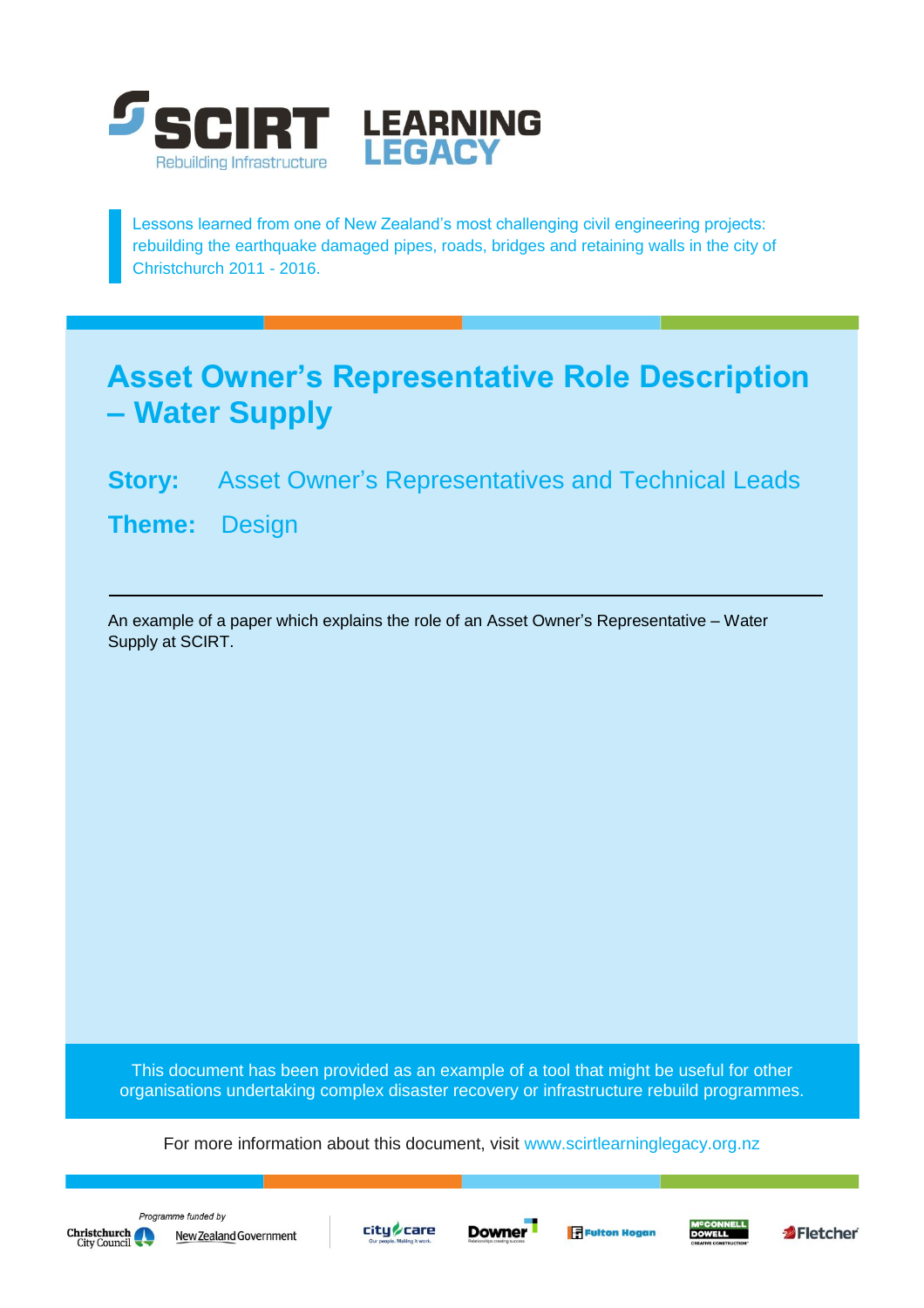

This work is licensed under a Creative Commons Attribution 3.0 New Zealand License.

The authors, and Stronger Christchurch Infrastructure Rebuild Team (SCIRT) have taken all reasonable care to ensure the accuracy of the information supplied in this legacy document. However, neither the authors nor SCIRT, warrant that the information contained in this legacy document will be complete or free of errors or inaccuracies. By using this legacy document you accept all liability arising from your use of it. Neither the authors nor SCIRT, will be liable for any loss or damage suffered by any person arising from the use of this legacy document, however caused.



Programme funded by New Zealand Government









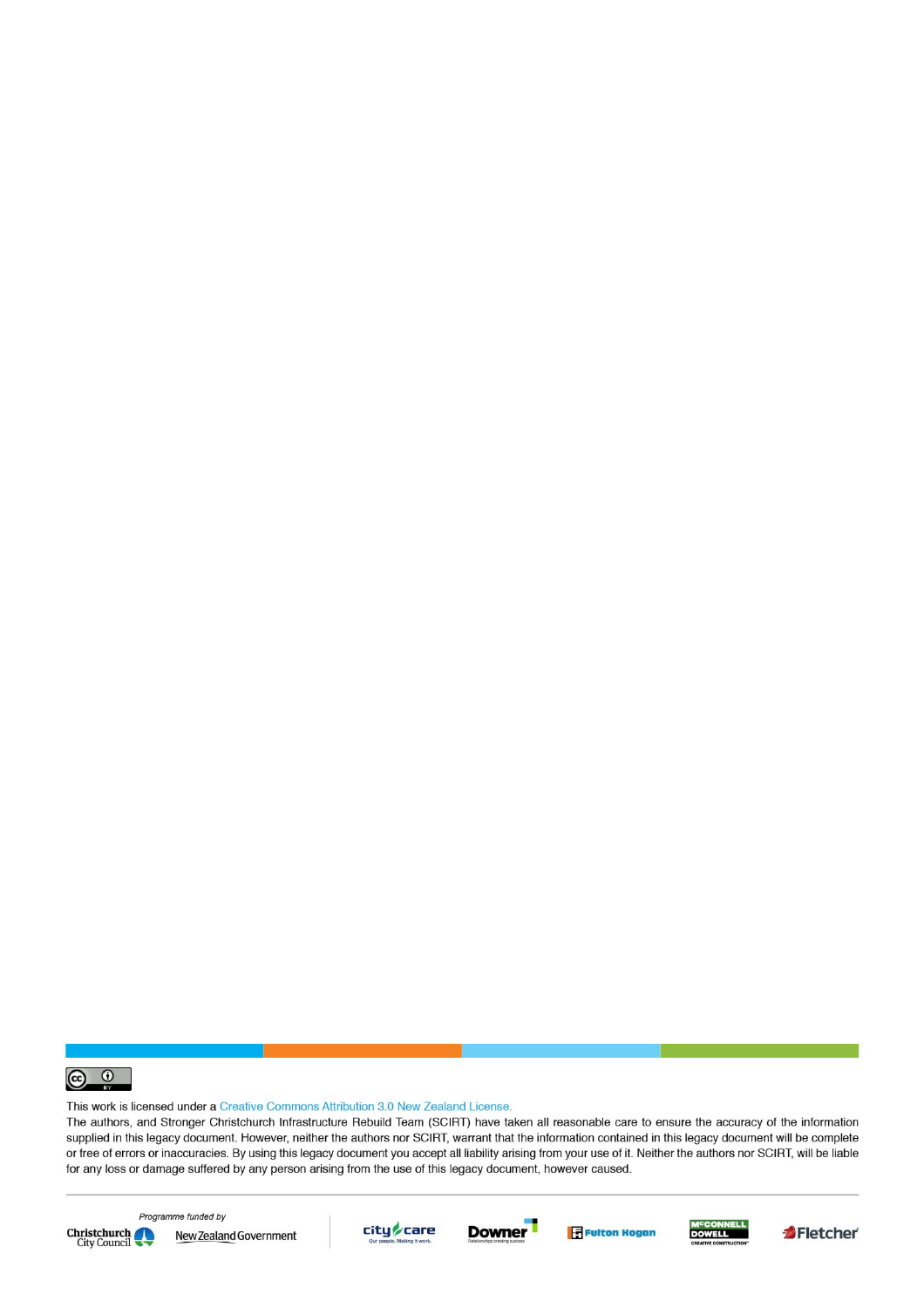| <b>Name</b>                                                                                                                                                                                                                                                                                                                                                                                                                                                                                                                                                                                                                                                                                                                                                                                                                                                                                                                                                                                                                                                                                                                                                                                                                                                                                                                                                            |                                                                                   |
|------------------------------------------------------------------------------------------------------------------------------------------------------------------------------------------------------------------------------------------------------------------------------------------------------------------------------------------------------------------------------------------------------------------------------------------------------------------------------------------------------------------------------------------------------------------------------------------------------------------------------------------------------------------------------------------------------------------------------------------------------------------------------------------------------------------------------------------------------------------------------------------------------------------------------------------------------------------------------------------------------------------------------------------------------------------------------------------------------------------------------------------------------------------------------------------------------------------------------------------------------------------------------------------------------------------------------------------------------------------------|-----------------------------------------------------------------------------------|
| Role                                                                                                                                                                                                                                                                                                                                                                                                                                                                                                                                                                                                                                                                                                                                                                                                                                                                                                                                                                                                                                                                                                                                                                                                                                                                                                                                                                   | <b>Asset Owner Rep. Water Supply</b>                                              |
| <b>Team</b>                                                                                                                                                                                                                                                                                                                                                                                                                                                                                                                                                                                                                                                                                                                                                                                                                                                                                                                                                                                                                                                                                                                                                                                                                                                                                                                                                            | <b>Project Definition</b>                                                         |
| <b>Manager</b>                                                                                                                                                                                                                                                                                                                                                                                                                                                                                                                                                                                                                                                                                                                                                                                                                                                                                                                                                                                                                                                                                                                                                                                                                                                                                                                                                         | <b>Richard Topham</b>                                                             |
| <b>Purpose of your role:</b><br>To help decide which Water Supply Reticulation pipelines are to be renewed as part of SCIRT<br>To assist in strategic planning at project scoping stage<br>$\bullet$<br>Advise design teams about special circumstances, risks and problems likely to affect the<br>$\bullet$<br>design and rehabilitation of WS infrastructure.<br>Liaise between Stronger Christchurch and the Christchurch City Council so that both parties<br>have a common view of expected outcomes<br>Provide guidance with scoping and concept reports<br>Responsibilities/main role elements/deliverables:<br>Supply and maintain the list of WS renewal candidates<br>Actively engage with the Project Definition, Asset Assessment and Design teams to support<br>$\bullet$<br>the on-going workflow through the approval gates<br>Liaise with CCC operational staff to ensure damage data is kept up to date.<br>$\bullet$<br>Short term objectives (1 - 3 months)<br>To finalise a reporting tool that will allow a reliable renewal program.<br>$\bullet$<br>To start the Leak Detection work as a tool for assisting in the mains selection process.<br>$\bullet$<br>To represent SCIRT and keep teams informed on the pressure rezoning work<br>$\bullet$<br>Assist in delivering SCIRT infrastructure planning work in the Central City<br>$\bullet$ |                                                                                   |
| <b>Contribution to KRAs Specific to your Role</b>                                                                                                                                                                                                                                                                                                                                                                                                                                                                                                                                                                                                                                                                                                                                                                                                                                                                                                                                                                                                                                                                                                                                                                                                                                                                                                                      |                                                                                   |
| <b>Health &amp; Safety</b>                                                                                                                                                                                                                                                                                                                                                                                                                                                                                                                                                                                                                                                                                                                                                                                                                                                                                                                                                                                                                                                                                                                                                                                                                                                                                                                                             | Team working within SCIRT H&S requirements to achieve zero harm                   |
|                                                                                                                                                                                                                                                                                                                                                                                                                                                                                                                                                                                                                                                                                                                                                                                                                                                                                                                                                                                                                                                                                                                                                                                                                                                                                                                                                                        | Complete at least one safety conversation/fortnight                               |
| <b>Value for Money</b>                                                                                                                                                                                                                                                                                                                                                                                                                                                                                                                                                                                                                                                                                                                                                                                                                                                                                                                                                                                                                                                                                                                                                                                                                                                                                                                                                 | Seek opportunities to enhance the value for SCIRT projects                        |
| <b>Our Team</b>                                                                                                                                                                                                                                                                                                                                                                                                                                                                                                                                                                                                                                                                                                                                                                                                                                                                                                                                                                                                                                                                                                                                                                                                                                                                                                                                                        | Ensure storing of knowledge & resources between teams.                            |
|                                                                                                                                                                                                                                                                                                                                                                                                                                                                                                                                                                                                                                                                                                                                                                                                                                                                                                                                                                                                                                                                                                                                                                                                                                                                                                                                                                        | Consider opportunities for team building & social interaction                     |
| <b>Customer Satisfaction</b>                                                                                                                                                                                                                                                                                                                                                                                                                                                                                                                                                                                                                                                                                                                                                                                                                                                                                                                                                                                                                                                                                                                                                                                                                                                                                                                                           | Keep the stakeholder team appraised of coming projects and the reason for<br>them |
| Environmental                                                                                                                                                                                                                                                                                                                                                                                                                                                                                                                                                                                                                                                                                                                                                                                                                                                                                                                                                                                                                                                                                                                                                                                                                                                                                                                                                          | Support SCIRT objectives to reduce impact on the environment                      |

**Key Relationships:** WS Technical Lead Yellow Team (Rex Hopkins): Other Asset owners. Other Design Teams. Various CCC departments

**Key Competencies:**

Integral knowledge of the CCC water supply network. Expert knowledge of CCC systems, policies and procedures To be able to liaise with other groups to pull together to get results